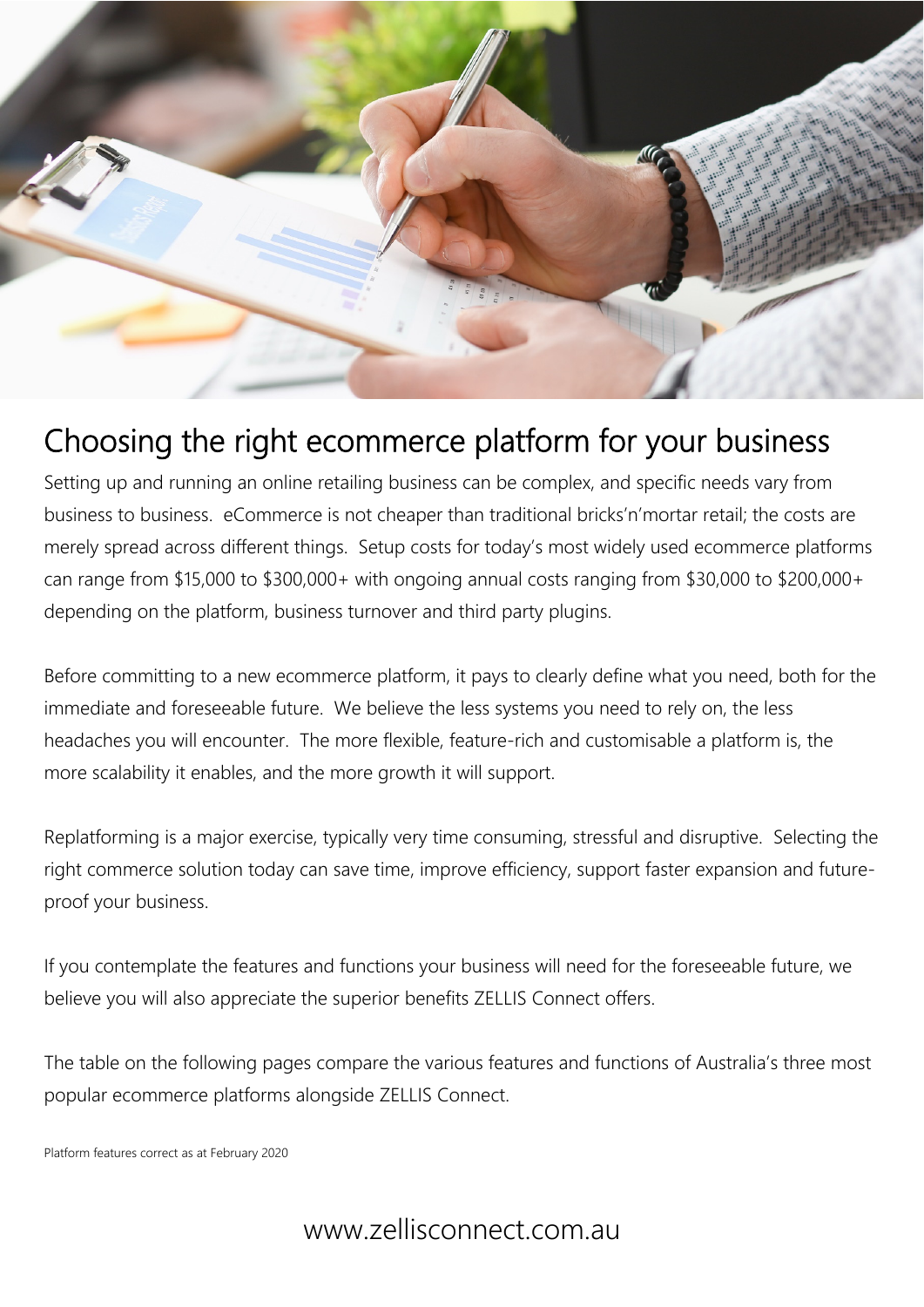| <b>Native</b><br>Not available<br>Third party add-on or plugin required | TE<br>ÆLI<br>Powered by 良 MAROPOST | 侕<br>Adobe Commerce Cloud | <b>shopify</b> plus | <b>BICCOMMERCE</b> |
|-------------------------------------------------------------------------|------------------------------------|---------------------------|---------------------|--------------------|
| Hosting included                                                        |                                    | $\star$                   |                     |                    |
| Australian phone support                                                |                                    |                           |                     |                    |
| Level 1 PCI Compliance                                                  |                                    |                           |                     |                    |
| No transaction fees                                                     |                                    |                           | $**$                |                    |
| Software updates                                                        |                                    |                           |                     |                    |

\* Adobe Commerce Cloud includes hosting. Usage and track spikes can impact pricing.

\*\* 0.15% transaction fee for not using Shopify Payments.

## Product Management & Marketing

|       |        | Up to 600 |
|-------|--------|-----------|
|       |        |           |
|       |        |           |
|       |        |           |
|       |        |           |
|       |        |           |
|       |        |           |
|       |        |           |
|       |        |           |
|       |        |           |
| $***$ |        |           |
|       |        |           |
|       | Custom |           |
|       |        |           |
|       |        |           |
|       |        |           |
|       |        |           |

\*\*\* Stored cards via Stripe gateway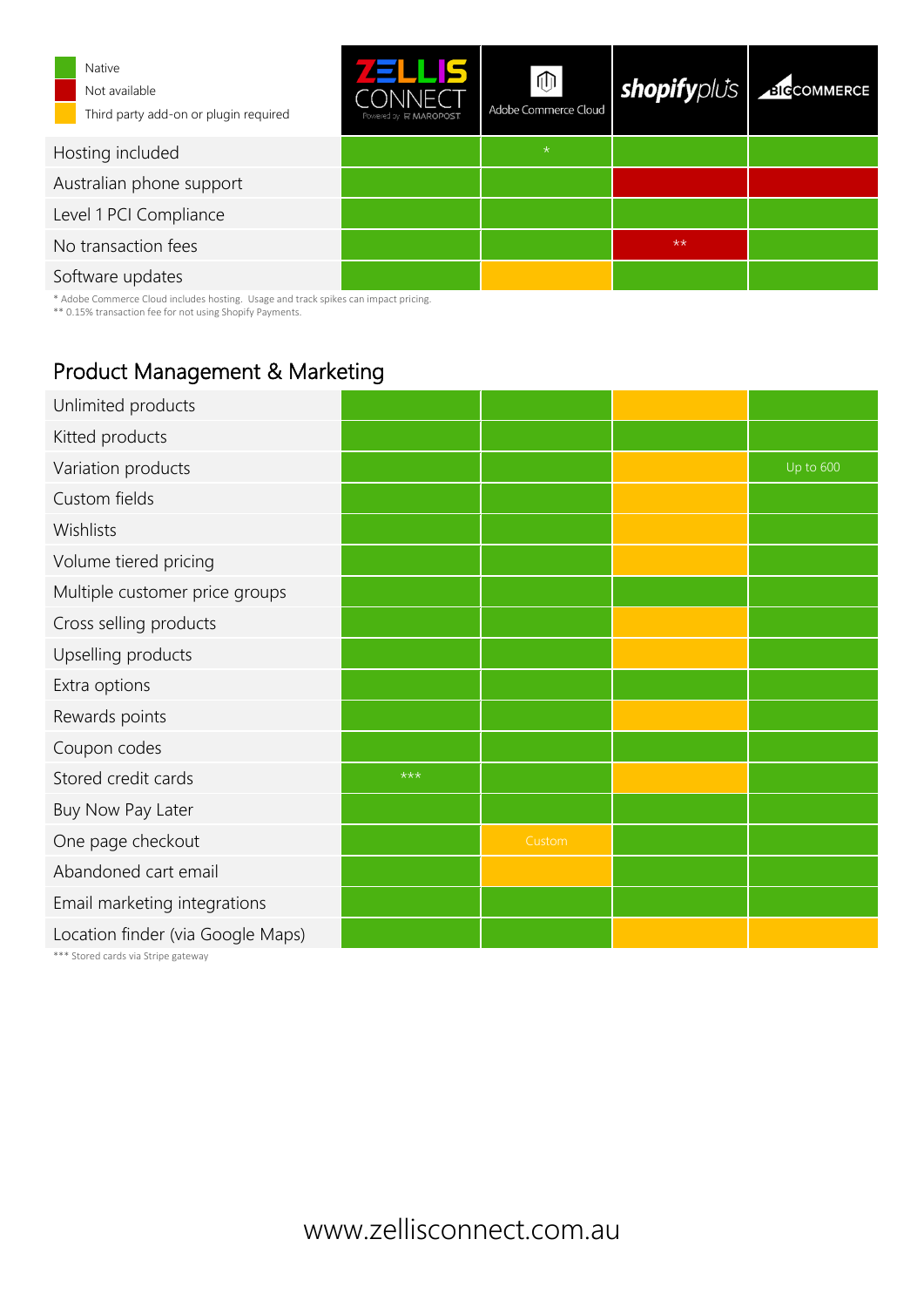

 $\overline{\oplus}$ Adobe Commerce Cloud

**shopify** plus 36 COMMERCE

### Inventory Management

| Low inventory reporting               |  |  |
|---------------------------------------|--|--|
| Demand forecasting                    |  |  |
| Purchase order in multiple currencies |  |  |
| Tracked and landed costs calculator   |  |  |
| Import stocktakes & adjustments       |  |  |
| Goods receival with barcodes          |  |  |
| Pick & pack with barcodes             |  |  |
| Multichannel inventory control        |  |  |

### Shipping

| Dropshipping                    |  |  |
|---------------------------------|--|--|
| Multiple carrier label printing |  |  |
| Consignment manifesting         |  |  |
| Custom shipping zones           |  |  |
| Real-time shipping quotes       |  |  |
| Low cost routing                |  |  |

### Warehouse Management & Order Processing

| Bulk order processing               |  |    |  |
|-------------------------------------|--|----|--|
| Bulk payment processing             |  |    |  |
| Returns management                  |  |    |  |
| Workflow management                 |  |    |  |
| Editing placed orders               |  |    |  |
| Split orders                        |  |    |  |
| Manage preorders                    |  |    |  |
| Manage backorders                   |  |    |  |
| Customisable pick slips & locations |  |    |  |
| Customisable dispatch documents     |  |    |  |
| Mobile app to scan pick & pack      |  |    |  |
| Unlimited warehouses                |  | 20 |  |
|                                     |  |    |  |